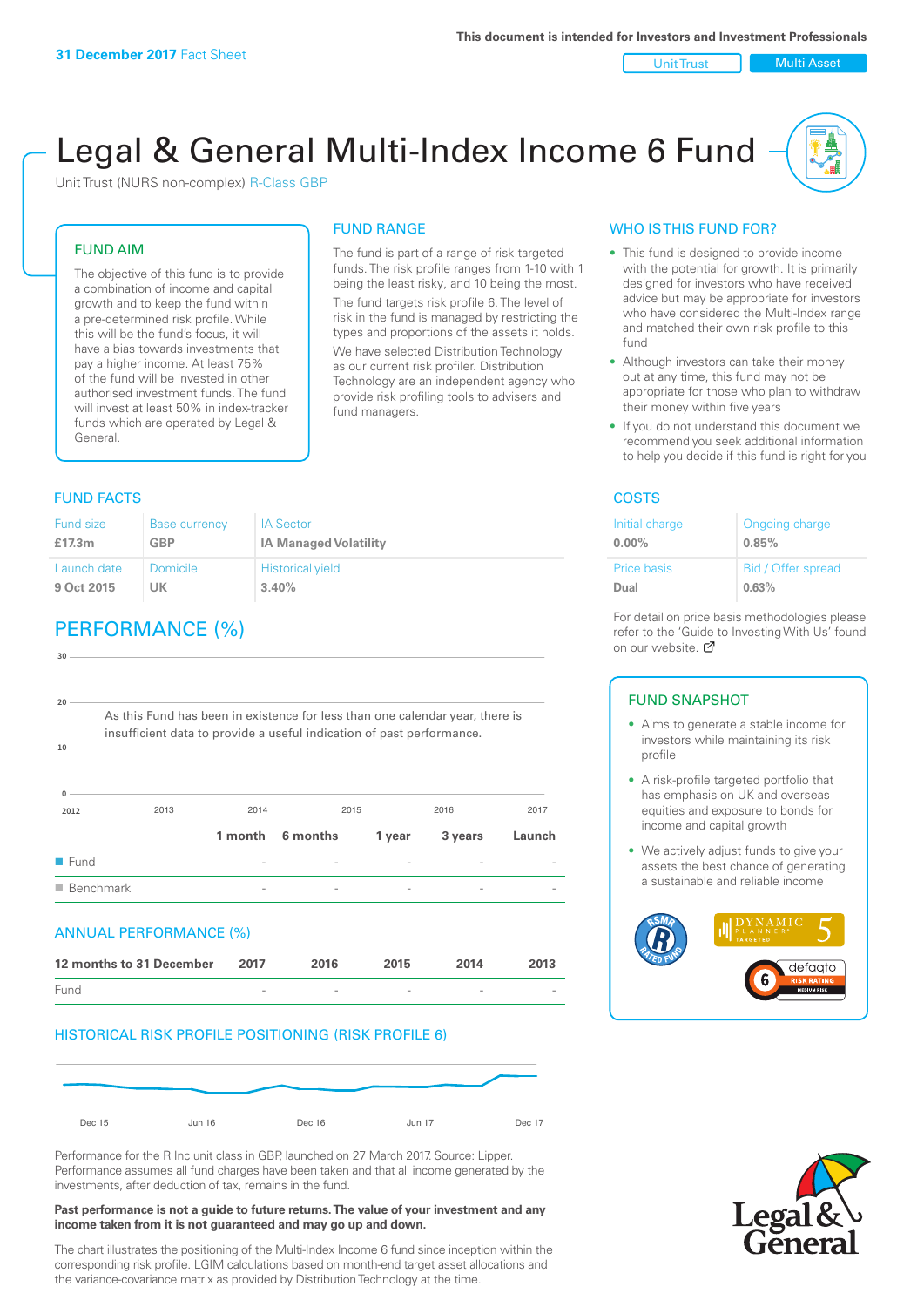### Legal & General Multi-Index Income 6 Fund

Unit Trust (NURS non-complex) R-Class GBP

### PORTFOLIO BREAKDOWN

All data source LGIM unless otherwise stated. Totals may not sum due to rounding.





#### FUND MANAGERS

The fund managers have responsibility for managing the multi-index fund range. They are part of the Multi-Asset Funds (MAF) team in LGIM. This team focuses on designing and managing multi-asset funds that are tailored to match the specific objectives of various client types. The team sits within a wider Asset Allocation team which combines both depth of experience with a broad range of expertise from different fields, including fund management, investment consulting and risk management roles.

## TOP 10 HOLDINGS (%)

| <b>L&amp;G UK Index Trust</b>                                    | 9.8 |
|------------------------------------------------------------------|-----|
| L&G Emerging Markets Government Bond (Local Currency) Index Fund | 7.9 |
| L&G Emerging Markets Government Bond (US\$) Index Fund           | 7.6 |
| iShares UK Dividend UCITS ETF                                    | 7.4 |
| L&G US Index Trust                                               | 7.0 |
| <b>L&amp;G Pacific Index Trust</b>                               | 6.4 |
| L&G High Income Trust                                            | 6.3 |
| L&G European Index Trust                                         | 5.9 |
| <b>LGIM Global Corporate Bond Fund</b>                           | 5.0 |
| <b>LGIM Sterling Liquidity Fund Class 1</b>                      | 4.6 |